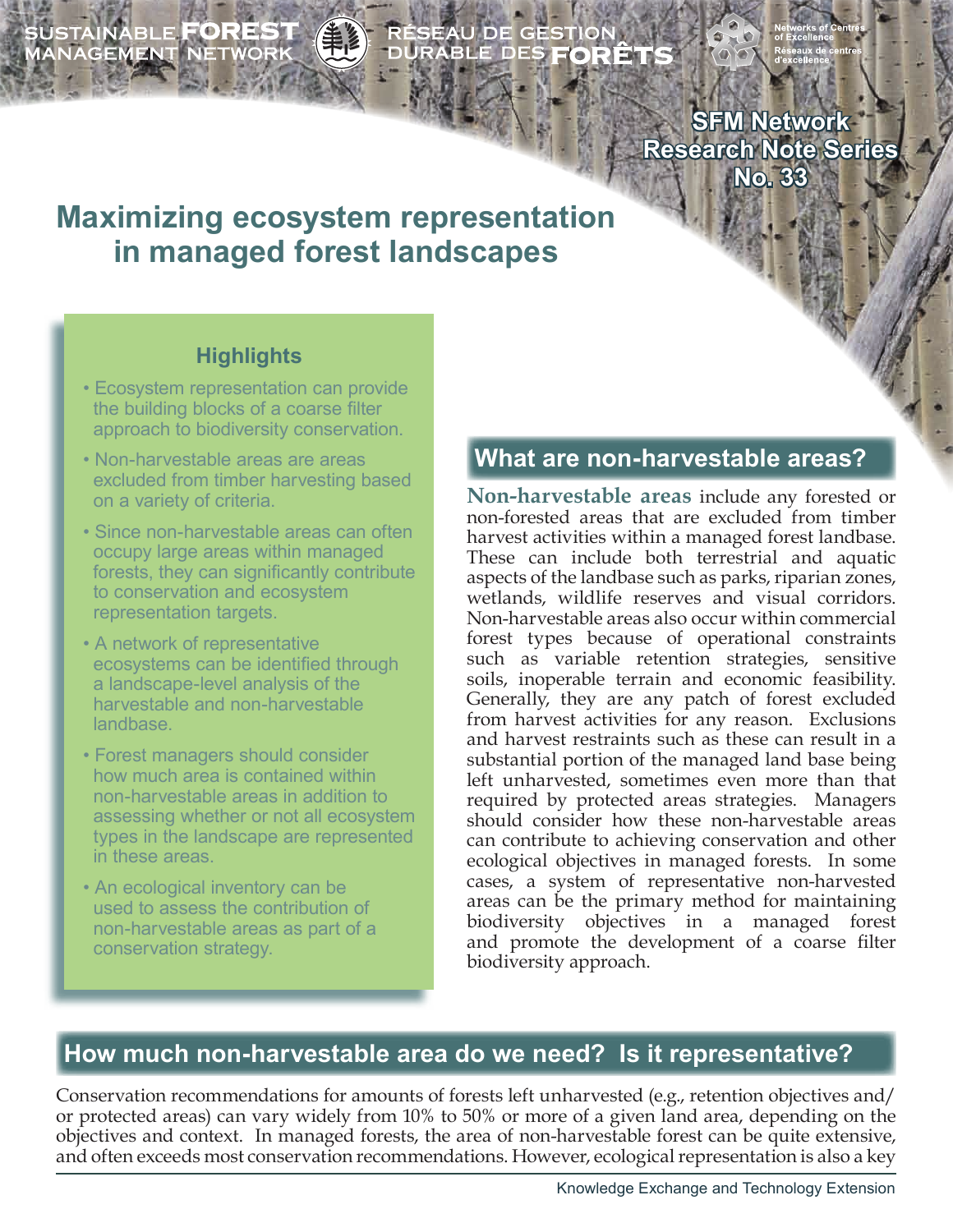ingredient to any conservation strategy. Forest managers should consider whether the non-harvestable areas are representative of the ecological diversity in the landscape. For example, if the non-harvestable areas in the landscape are substantial, but contain only a narrow selection of ecosystem types, they will not be representative of all the ecosystems in a landscape. This may have implications for meeting biodiversity objectives such as species and habitat conservation.

# **Assessing ecological representation of non-harvestable areas**

A preliminary or baseline conservation goal for ecological representation could be to ensure there are non-harvestable areas of all ecosystem types in proportion to their occurrence across the landbase. Ecosystem types in this case will usually be based on some kind of standardized ecological or forest classification system. A wetland classification can provide additional value if available. In some cases, representing greater proportions of rare, endangered, or regionally important ecosystem types may also be desirable. Dr. David Huggard and colleagues have developed an approach to assess whether

#### **Box 1: Assessing non-harvestable forests in managed landscapes**

- 1. **Use or develop an ecosystem classification map.** Add special ecosystem types if necessary; include both terrestrial and aquatic ecosystems; distinguish between levels of productivity (e.g., site index).
- 2. **Map the regulatory or operationally constrained areas that produce non harvestable areas** (e.g., parks, riparian reserves, wildlife reserves, wetlands, visual corridors, sensitive soils, inoperable terrain, etc.).
- 3. **Determine the proportional representation of ecosystem types in non-harvestable areas.**
- 4. **Evaluate whether the conservation objectives for that landbase have been achieved.**
- 5. **Monitor non-harvestable patches to ensure they continue to meet conservation objectives.** This could include monitoring: size distribution, geographic distribution, edge/interior ratios, current age distribution, and other relevant spatial features.
- 6. **Monitor non-forestry activities that can affect ecological contributions of non-harvestable areas** (e.g., oil and gas exploration, salvage logging, fire, cattle grazing).

(Refer to Huggard 2004 for details on this approach)

or not non-harvestable areas contain representative amounts from all ecosystem types (see Box 1). This approach requires an ecological inventory of the landbase. The non-harvestable areas are mapped and superimposed on the ecosystemmapping framework. This provides a means to quantify the area of each ecosystem type over the entire landbase and how much non-harvestable area is in each ecosystem type. The proportional amounts of each ecosystem type within the entire landbase and the nonharvestable areas provide an assessment of the ecological representation within the non-harvestable areas.

#### **Example calculation:**

- 1000 hectares of spruce-leading mixedwood ecotype over the landbase
- 100 hectares of non-harvestable area in the spruce-leading mixedwood ecotype
- **=** 10% of the ecotype is conserved by the non-harvested areas.

# **Other considerations**

Representation of ecosystem types is the primary concern when assessing the ecological contribution of non-harvestable areas, but other characteristics may be important and should be monitored. These include: patch size distribution, geographic distribution, edge/interior proportions, age distribution, and other

related spatial aspects. Other considerations include whether or not all representative areas are static in terms of location, or if there is an option to have roving areas of representation across the landbase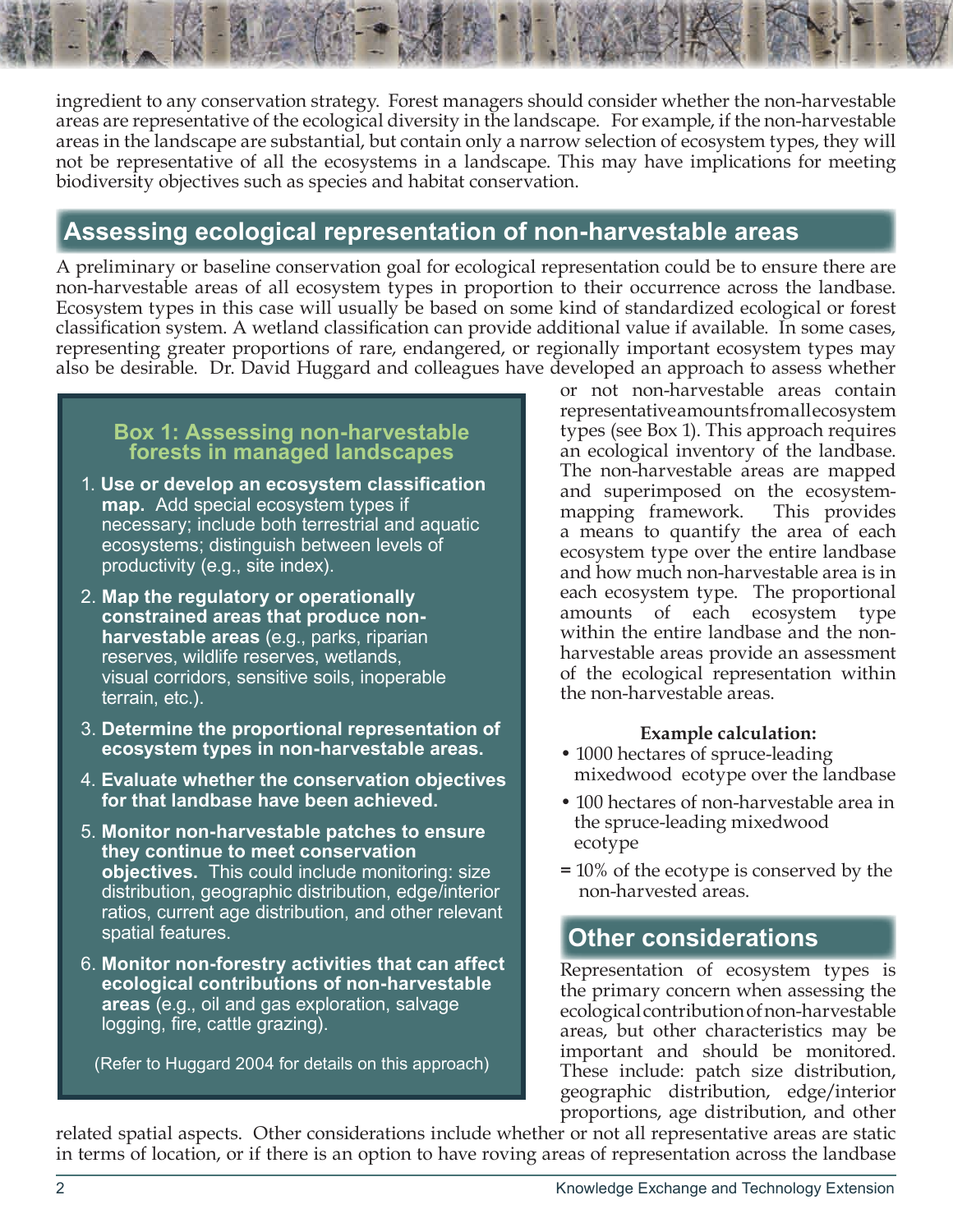through time. Monitoring these features can provide feedback to managers and may be useful in developing retention strategies.

Representative wetlands and riparian areas can be used as anchors in a landscape design approach around which travel corridors or larger patches of interior and contiguous patches of non-harvestable forest can be identified.

## **What if the non-harvestable areas are not ecologically representative?**

If sufficient ecological representation exists within the non-harvestable areas, many conservation goals can be achieved. However, if there is insufficient ecological representation, additional areas from the harvestable landbase may need to be considered to achieve conservation targets. For example,

if a particularly important ecosystem type that supports a key species is not represented within the non-harvestable areas, additional conservation areas may be required.

Using the assessment approach outlined in this research note will assist managers in identifying ecosystems of concern and support the development of alternate management strategies.

### **Further reading**

D'Eon, R.G., Hebert, D. and S. Viszlai. 2004. *An ecological rationale for sustainable forest management concepts at Riverside Forest Products, south-central British Columbia.* For. Chron. 80: 341-348.

Huggard, D. 2004. *Establishing representative ecosystems within a managed landscape: an approach to assessment of non-harvestable areas.* Sustainable Forest Management Network, University of Alberta, Edmonton, Canada. On-line: [www.sfmnetwork.ca](www.sfmnetwork.ca )

Huggard, D.J., G.B. Dunsworth, J.R. Herbers, W. Klenner, L.L. Kremsater and R. Serrouya. 2006. *Monitoring ecological representation in currently non-harvestable areas: Four British Columbia case studies.* For. Chron. 82: 383-394.

Wells, R.W., Bunnell, F.L., Haag, D. and G. Sutherland. 2003. *Evaluating ecological representation within differing planning* 

#### **Tree Farm License 49 – an example application**

Tree Farm License (TFL) 49 is a 145,000 ha forest tenure held by Tolko Industries Ltd. in south-central British Columbia. The approach described in this research note was used to assess ecological representation of the non-harvestable landbase within TFL 49. The ecological inventory used was the British Columbia Biogeoclimatic Classification System. Site series groupings were used as the base ecological unit for the assessment.

The amount of fully-constrained area (no logging permitted for legal and/or regulatory reasons) was 10.2% of TFL 49. Another 43% of TFL 49 was within partially- and lightly-constrained areas (reduced logging levels permitted). As a result, a relatively large portion of TFL 49 contained non-harvestable areas even before consideration of other reserve or retention strategies.

All 23 ecological site series groupings in the assessment had more than 10% of their area within fully-constrained areas, therefore meeting a 10% retention target across all ecosystem types. All but three ecological groupings met a 20% retention target. In this case, if a 10% retention target was desirable, it could be met entirely within the nonharvestable areas. However, if a 20% retention target was desirable, additional retention would have to be secured from within harvestable areas for the three identified site series groupings. This logic provides an example of the way a representation assessment can be used to achieve conservation targets using non-harvestable areas.

*objectives for the central coast of British Columbia.* Can. J. For. Res. 33: 2141-2150.